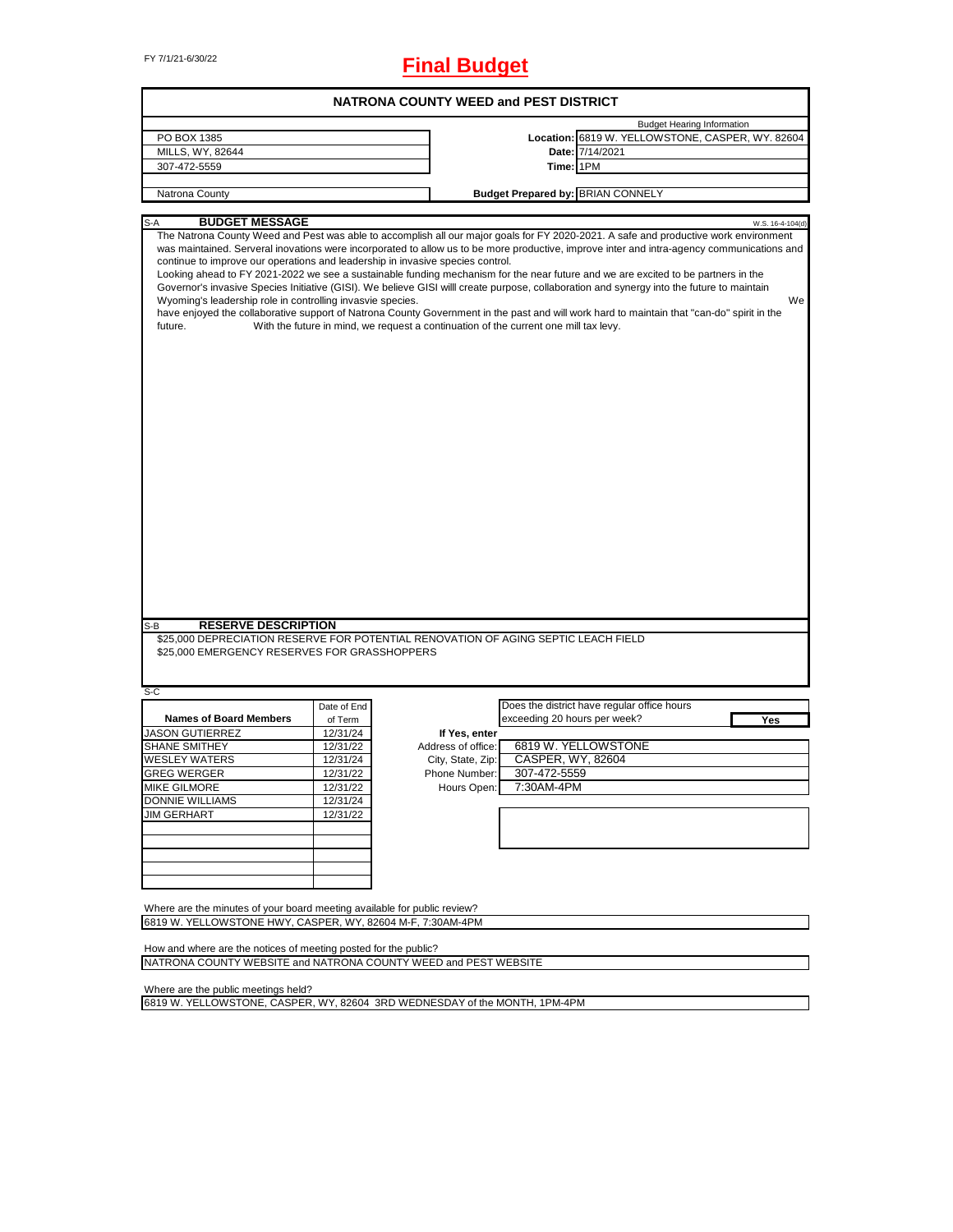## **FINAL BUDGET SUMMARY**

|       | <b>OVERVIEW</b>                                             |             | 2020-2021<br>Estimated | 2021-2022<br>Proposed | <b>Final Approval</b> |
|-------|-------------------------------------------------------------|-------------|------------------------|-----------------------|-----------------------|
|       |                                                             |             |                        |                       |                       |
| $S-1$ | <b>Total Budgeted Expenditures</b>                          | \$2,130,510 | \$2,115,396            | \$2,489,879           | \$2,489,879           |
| $S-2$ | <b>Total Principal to Pay on Debt</b>                       | \$0         | \$0                    | \$0                   | \$0                   |
| $S-3$ | <b>Total Change to Restricted Funds</b>                     | \$0         | \$0                    | \$0                   | \$0                   |
|       |                                                             |             |                        |                       |                       |
| $S-4$ | <b>Total General Fund and Forecasted Revenues Available</b> | \$2,923,342 | \$2,899,595            | \$2,831,895           | \$2,831,895           |
|       |                                                             |             |                        |                       |                       |
| $S-5$ | Amount requested from County Commissioners                  | \$1,552,245 | \$1,610,026            | \$1,500,000           | \$1,500,000           |
|       |                                                             |             |                        |                       |                       |
| $S-6$ | <b>Additional Funding Needed:</b>                           |             |                        | \$0                   | \$0                   |

| Proposed<br>Actual<br>Estimated<br>\$460,599<br>\$290,258<br>\$254,371<br>\$254,371<br><b>Operating Revenues</b><br>Tax levy (From the County Treasurer)<br>\$1,552,245<br>\$1,585,010<br>\$1,500,000<br>\$1,500,000<br><b>Government Support</b><br>\$65,000<br>\$65,000<br>\$65,000<br>\$65,000<br>\$140,000<br>\$80,000<br>Grants<br>\$80,625<br>\$80,000<br>Other County Support (Not from Co. Treas.)<br>\$0<br>\$0<br>\$25,016<br>\$0<br>\$3,501<br>\$29,647<br>\$29,647<br><b>Miscellaneous</b><br>\$32,939<br><b>Other Forecasted Revenue</b><br>\$0<br>\$0<br>\$0<br>\$0<br><b>Total Revenue</b><br>\$2,161,970<br>\$2,138,223<br>\$1,929,018<br>\$1,929,018<br>FY 7/1/21-6/30/22<br>NATRONA COUNTY WEED and PEST DISTRICT<br>2019-2020<br>2020-2021<br>2021-2022<br><b>EXPENDITURE SUMMARY</b><br><b>Final Approval</b><br>Estimated<br>Proposed<br>Actual<br>\$0<br>\$14.574<br>\$64,000<br>\$64,000<br><b>Capital Outlay</b><br><b>Interest and Fees On Debt</b><br>\$0<br>\$0<br>\$0<br>\$0<br>\$193,775<br><b>Administration</b><br>\$199,275<br>\$237,629<br>\$237,629<br>\$1,921,450<br>\$1,698,755<br>\$1,705,216<br>\$1,921,450<br><b>Operations</b><br>\$201,831<br><b>Indirect Costs</b><br>\$232,480<br>\$241,800<br>\$241,800<br>\$0<br>\$25,000<br><b>Expenditures paid by Reserves</b><br>\$0<br>\$25,000<br><b>Total Expenditures</b><br>\$2,130,510<br>\$2,115,396<br>\$2,489,879<br>\$2,489,879<br>2019-2020<br>2020-2021<br>2021-2022<br><b>DEBT SUMMARY</b><br><b>Final Approval</b><br>Actual<br>Estimated<br>Proposed<br>\$0<br>\$0<br>\$0<br>\$0<br>$S-21$<br><b>Principal Paid on Debt</b><br>2019-2020<br>2020-2021<br>2021-2022<br><b>CASH AND INVESTMENTS</b><br><b>Final Approval</b><br>Proposed<br>Actual<br>Estimated<br>\$761,372<br>TOTAL GENERAL FUNDS<br>\$761,372<br>\$902,877<br>\$902,877<br><b>Summary of Reserve Funds</b><br><b>Beginning Balance in Reserve Accounts</b><br>\$0<br>\$0<br>\$0<br>a. Sinking and Debt Service Funds<br>\$0<br>b. Reserves<br>\$25,000<br>\$25,000<br>\$25,000<br>\$25,000<br>\$0<br>\$0<br>\$0<br>c. Bond Funds<br>\$0<br>\$25,000<br>\$25,000<br>\$25,000<br>\$25,000<br>Total Reserves (a+b+c)<br>Amount to be added<br>\$0<br>\$0<br>\$0<br>a. Sinking and Debt Service Funds<br>\$0<br>\$0<br>\$0<br>\$25,000<br>\$25,000<br>b. Reserves<br>c. Bond Funds<br>\$0<br>\$0<br>\$0<br>\$0<br>\$0<br>\$0<br>\$25,000<br>\$25,000<br>Total to be added (a+b+c) |        | <b>REVENUE SUMMARY</b> | 2019-2020 | 2020-2021 | 2021-2022 | <b>Final Approval</b> |
|------------------------------------------------------------------------------------------------------------------------------------------------------------------------------------------------------------------------------------------------------------------------------------------------------------------------------------------------------------------------------------------------------------------------------------------------------------------------------------------------------------------------------------------------------------------------------------------------------------------------------------------------------------------------------------------------------------------------------------------------------------------------------------------------------------------------------------------------------------------------------------------------------------------------------------------------------------------------------------------------------------------------------------------------------------------------------------------------------------------------------------------------------------------------------------------------------------------------------------------------------------------------------------------------------------------------------------------------------------------------------------------------------------------------------------------------------------------------------------------------------------------------------------------------------------------------------------------------------------------------------------------------------------------------------------------------------------------------------------------------------------------------------------------------------------------------------------------------------------------------------------------------------------------------------------------------------------------------------------------------------------------------------------------------------------------------------------------------------------------------------------------------------------------------------------------------------------------------------------------------------------------------------------------------------------------------------------------------------------------------------------------------------------------------------------------------|--------|------------------------|-----------|-----------|-----------|-----------------------|
|                                                                                                                                                                                                                                                                                                                                                                                                                                                                                                                                                                                                                                                                                                                                                                                                                                                                                                                                                                                                                                                                                                                                                                                                                                                                                                                                                                                                                                                                                                                                                                                                                                                                                                                                                                                                                                                                                                                                                                                                                                                                                                                                                                                                                                                                                                                                                                                                                                                |        |                        |           |           |           |                       |
|                                                                                                                                                                                                                                                                                                                                                                                                                                                                                                                                                                                                                                                                                                                                                                                                                                                                                                                                                                                                                                                                                                                                                                                                                                                                                                                                                                                                                                                                                                                                                                                                                                                                                                                                                                                                                                                                                                                                                                                                                                                                                                                                                                                                                                                                                                                                                                                                                                                |        |                        |           |           |           |                       |
|                                                                                                                                                                                                                                                                                                                                                                                                                                                                                                                                                                                                                                                                                                                                                                                                                                                                                                                                                                                                                                                                                                                                                                                                                                                                                                                                                                                                                                                                                                                                                                                                                                                                                                                                                                                                                                                                                                                                                                                                                                                                                                                                                                                                                                                                                                                                                                                                                                                | $S-7$  |                        |           |           |           |                       |
|                                                                                                                                                                                                                                                                                                                                                                                                                                                                                                                                                                                                                                                                                                                                                                                                                                                                                                                                                                                                                                                                                                                                                                                                                                                                                                                                                                                                                                                                                                                                                                                                                                                                                                                                                                                                                                                                                                                                                                                                                                                                                                                                                                                                                                                                                                                                                                                                                                                | $S-8$  |                        |           |           |           |                       |
|                                                                                                                                                                                                                                                                                                                                                                                                                                                                                                                                                                                                                                                                                                                                                                                                                                                                                                                                                                                                                                                                                                                                                                                                                                                                                                                                                                                                                                                                                                                                                                                                                                                                                                                                                                                                                                                                                                                                                                                                                                                                                                                                                                                                                                                                                                                                                                                                                                                | $S-9$  |                        |           |           |           |                       |
|                                                                                                                                                                                                                                                                                                                                                                                                                                                                                                                                                                                                                                                                                                                                                                                                                                                                                                                                                                                                                                                                                                                                                                                                                                                                                                                                                                                                                                                                                                                                                                                                                                                                                                                                                                                                                                                                                                                                                                                                                                                                                                                                                                                                                                                                                                                                                                                                                                                | $S-10$ |                        |           |           |           |                       |
|                                                                                                                                                                                                                                                                                                                                                                                                                                                                                                                                                                                                                                                                                                                                                                                                                                                                                                                                                                                                                                                                                                                                                                                                                                                                                                                                                                                                                                                                                                                                                                                                                                                                                                                                                                                                                                                                                                                                                                                                                                                                                                                                                                                                                                                                                                                                                                                                                                                | $S-11$ |                        |           |           |           |                       |
|                                                                                                                                                                                                                                                                                                                                                                                                                                                                                                                                                                                                                                                                                                                                                                                                                                                                                                                                                                                                                                                                                                                                                                                                                                                                                                                                                                                                                                                                                                                                                                                                                                                                                                                                                                                                                                                                                                                                                                                                                                                                                                                                                                                                                                                                                                                                                                                                                                                | $S-12$ |                        |           |           |           |                       |
|                                                                                                                                                                                                                                                                                                                                                                                                                                                                                                                                                                                                                                                                                                                                                                                                                                                                                                                                                                                                                                                                                                                                                                                                                                                                                                                                                                                                                                                                                                                                                                                                                                                                                                                                                                                                                                                                                                                                                                                                                                                                                                                                                                                                                                                                                                                                                                                                                                                | $S-13$ |                        |           |           |           |                       |
|                                                                                                                                                                                                                                                                                                                                                                                                                                                                                                                                                                                                                                                                                                                                                                                                                                                                                                                                                                                                                                                                                                                                                                                                                                                                                                                                                                                                                                                                                                                                                                                                                                                                                                                                                                                                                                                                                                                                                                                                                                                                                                                                                                                                                                                                                                                                                                                                                                                | $S-14$ |                        |           |           |           |                       |
|                                                                                                                                                                                                                                                                                                                                                                                                                                                                                                                                                                                                                                                                                                                                                                                                                                                                                                                                                                                                                                                                                                                                                                                                                                                                                                                                                                                                                                                                                                                                                                                                                                                                                                                                                                                                                                                                                                                                                                                                                                                                                                                                                                                                                                                                                                                                                                                                                                                |        |                        |           |           |           |                       |
|                                                                                                                                                                                                                                                                                                                                                                                                                                                                                                                                                                                                                                                                                                                                                                                                                                                                                                                                                                                                                                                                                                                                                                                                                                                                                                                                                                                                                                                                                                                                                                                                                                                                                                                                                                                                                                                                                                                                                                                                                                                                                                                                                                                                                                                                                                                                                                                                                                                |        |                        |           |           |           |                       |
|                                                                                                                                                                                                                                                                                                                                                                                                                                                                                                                                                                                                                                                                                                                                                                                                                                                                                                                                                                                                                                                                                                                                                                                                                                                                                                                                                                                                                                                                                                                                                                                                                                                                                                                                                                                                                                                                                                                                                                                                                                                                                                                                                                                                                                                                                                                                                                                                                                                |        |                        |           |           |           |                       |
|                                                                                                                                                                                                                                                                                                                                                                                                                                                                                                                                                                                                                                                                                                                                                                                                                                                                                                                                                                                                                                                                                                                                                                                                                                                                                                                                                                                                                                                                                                                                                                                                                                                                                                                                                                                                                                                                                                                                                                                                                                                                                                                                                                                                                                                                                                                                                                                                                                                |        |                        |           |           |           |                       |
|                                                                                                                                                                                                                                                                                                                                                                                                                                                                                                                                                                                                                                                                                                                                                                                                                                                                                                                                                                                                                                                                                                                                                                                                                                                                                                                                                                                                                                                                                                                                                                                                                                                                                                                                                                                                                                                                                                                                                                                                                                                                                                                                                                                                                                                                                                                                                                                                                                                | $S-15$ |                        |           |           |           |                       |
|                                                                                                                                                                                                                                                                                                                                                                                                                                                                                                                                                                                                                                                                                                                                                                                                                                                                                                                                                                                                                                                                                                                                                                                                                                                                                                                                                                                                                                                                                                                                                                                                                                                                                                                                                                                                                                                                                                                                                                                                                                                                                                                                                                                                                                                                                                                                                                                                                                                | $S-16$ |                        |           |           |           |                       |
|                                                                                                                                                                                                                                                                                                                                                                                                                                                                                                                                                                                                                                                                                                                                                                                                                                                                                                                                                                                                                                                                                                                                                                                                                                                                                                                                                                                                                                                                                                                                                                                                                                                                                                                                                                                                                                                                                                                                                                                                                                                                                                                                                                                                                                                                                                                                                                                                                                                | $S-17$ |                        |           |           |           |                       |
|                                                                                                                                                                                                                                                                                                                                                                                                                                                                                                                                                                                                                                                                                                                                                                                                                                                                                                                                                                                                                                                                                                                                                                                                                                                                                                                                                                                                                                                                                                                                                                                                                                                                                                                                                                                                                                                                                                                                                                                                                                                                                                                                                                                                                                                                                                                                                                                                                                                | $S-18$ |                        |           |           |           |                       |
|                                                                                                                                                                                                                                                                                                                                                                                                                                                                                                                                                                                                                                                                                                                                                                                                                                                                                                                                                                                                                                                                                                                                                                                                                                                                                                                                                                                                                                                                                                                                                                                                                                                                                                                                                                                                                                                                                                                                                                                                                                                                                                                                                                                                                                                                                                                                                                                                                                                | $S-19$ |                        |           |           |           |                       |
|                                                                                                                                                                                                                                                                                                                                                                                                                                                                                                                                                                                                                                                                                                                                                                                                                                                                                                                                                                                                                                                                                                                                                                                                                                                                                                                                                                                                                                                                                                                                                                                                                                                                                                                                                                                                                                                                                                                                                                                                                                                                                                                                                                                                                                                                                                                                                                                                                                                | S-20R  |                        |           |           |           |                       |
|                                                                                                                                                                                                                                                                                                                                                                                                                                                                                                                                                                                                                                                                                                                                                                                                                                                                                                                                                                                                                                                                                                                                                                                                                                                                                                                                                                                                                                                                                                                                                                                                                                                                                                                                                                                                                                                                                                                                                                                                                                                                                                                                                                                                                                                                                                                                                                                                                                                | $S-20$ |                        |           |           |           |                       |
|                                                                                                                                                                                                                                                                                                                                                                                                                                                                                                                                                                                                                                                                                                                                                                                                                                                                                                                                                                                                                                                                                                                                                                                                                                                                                                                                                                                                                                                                                                                                                                                                                                                                                                                                                                                                                                                                                                                                                                                                                                                                                                                                                                                                                                                                                                                                                                                                                                                |        |                        |           |           |           |                       |
|                                                                                                                                                                                                                                                                                                                                                                                                                                                                                                                                                                                                                                                                                                                                                                                                                                                                                                                                                                                                                                                                                                                                                                                                                                                                                                                                                                                                                                                                                                                                                                                                                                                                                                                                                                                                                                                                                                                                                                                                                                                                                                                                                                                                                                                                                                                                                                                                                                                |        |                        |           |           |           |                       |
|                                                                                                                                                                                                                                                                                                                                                                                                                                                                                                                                                                                                                                                                                                                                                                                                                                                                                                                                                                                                                                                                                                                                                                                                                                                                                                                                                                                                                                                                                                                                                                                                                                                                                                                                                                                                                                                                                                                                                                                                                                                                                                                                                                                                                                                                                                                                                                                                                                                |        |                        |           |           |           |                       |
|                                                                                                                                                                                                                                                                                                                                                                                                                                                                                                                                                                                                                                                                                                                                                                                                                                                                                                                                                                                                                                                                                                                                                                                                                                                                                                                                                                                                                                                                                                                                                                                                                                                                                                                                                                                                                                                                                                                                                                                                                                                                                                                                                                                                                                                                                                                                                                                                                                                |        |                        |           |           |           |                       |
|                                                                                                                                                                                                                                                                                                                                                                                                                                                                                                                                                                                                                                                                                                                                                                                                                                                                                                                                                                                                                                                                                                                                                                                                                                                                                                                                                                                                                                                                                                                                                                                                                                                                                                                                                                                                                                                                                                                                                                                                                                                                                                                                                                                                                                                                                                                                                                                                                                                |        |                        |           |           |           |                       |
|                                                                                                                                                                                                                                                                                                                                                                                                                                                                                                                                                                                                                                                                                                                                                                                                                                                                                                                                                                                                                                                                                                                                                                                                                                                                                                                                                                                                                                                                                                                                                                                                                                                                                                                                                                                                                                                                                                                                                                                                                                                                                                                                                                                                                                                                                                                                                                                                                                                |        |                        |           |           |           |                       |
|                                                                                                                                                                                                                                                                                                                                                                                                                                                                                                                                                                                                                                                                                                                                                                                                                                                                                                                                                                                                                                                                                                                                                                                                                                                                                                                                                                                                                                                                                                                                                                                                                                                                                                                                                                                                                                                                                                                                                                                                                                                                                                                                                                                                                                                                                                                                                                                                                                                |        |                        |           |           |           |                       |
|                                                                                                                                                                                                                                                                                                                                                                                                                                                                                                                                                                                                                                                                                                                                                                                                                                                                                                                                                                                                                                                                                                                                                                                                                                                                                                                                                                                                                                                                                                                                                                                                                                                                                                                                                                                                                                                                                                                                                                                                                                                                                                                                                                                                                                                                                                                                                                                                                                                |        |                        |           |           |           |                       |
|                                                                                                                                                                                                                                                                                                                                                                                                                                                                                                                                                                                                                                                                                                                                                                                                                                                                                                                                                                                                                                                                                                                                                                                                                                                                                                                                                                                                                                                                                                                                                                                                                                                                                                                                                                                                                                                                                                                                                                                                                                                                                                                                                                                                                                                                                                                                                                                                                                                |        |                        |           |           |           |                       |
|                                                                                                                                                                                                                                                                                                                                                                                                                                                                                                                                                                                                                                                                                                                                                                                                                                                                                                                                                                                                                                                                                                                                                                                                                                                                                                                                                                                                                                                                                                                                                                                                                                                                                                                                                                                                                                                                                                                                                                                                                                                                                                                                                                                                                                                                                                                                                                                                                                                | $S-22$ |                        |           |           |           |                       |
|                                                                                                                                                                                                                                                                                                                                                                                                                                                                                                                                                                                                                                                                                                                                                                                                                                                                                                                                                                                                                                                                                                                                                                                                                                                                                                                                                                                                                                                                                                                                                                                                                                                                                                                                                                                                                                                                                                                                                                                                                                                                                                                                                                                                                                                                                                                                                                                                                                                |        |                        |           |           |           |                       |
|                                                                                                                                                                                                                                                                                                                                                                                                                                                                                                                                                                                                                                                                                                                                                                                                                                                                                                                                                                                                                                                                                                                                                                                                                                                                                                                                                                                                                                                                                                                                                                                                                                                                                                                                                                                                                                                                                                                                                                                                                                                                                                                                                                                                                                                                                                                                                                                                                                                |        |                        |           |           |           |                       |
|                                                                                                                                                                                                                                                                                                                                                                                                                                                                                                                                                                                                                                                                                                                                                                                                                                                                                                                                                                                                                                                                                                                                                                                                                                                                                                                                                                                                                                                                                                                                                                                                                                                                                                                                                                                                                                                                                                                                                                                                                                                                                                                                                                                                                                                                                                                                                                                                                                                | $S-23$ |                        |           |           |           |                       |
|                                                                                                                                                                                                                                                                                                                                                                                                                                                                                                                                                                                                                                                                                                                                                                                                                                                                                                                                                                                                                                                                                                                                                                                                                                                                                                                                                                                                                                                                                                                                                                                                                                                                                                                                                                                                                                                                                                                                                                                                                                                                                                                                                                                                                                                                                                                                                                                                                                                | $S-24$ |                        |           |           |           |                       |
|                                                                                                                                                                                                                                                                                                                                                                                                                                                                                                                                                                                                                                                                                                                                                                                                                                                                                                                                                                                                                                                                                                                                                                                                                                                                                                                                                                                                                                                                                                                                                                                                                                                                                                                                                                                                                                                                                                                                                                                                                                                                                                                                                                                                                                                                                                                                                                                                                                                | $S-25$ |                        |           |           |           |                       |
|                                                                                                                                                                                                                                                                                                                                                                                                                                                                                                                                                                                                                                                                                                                                                                                                                                                                                                                                                                                                                                                                                                                                                                                                                                                                                                                                                                                                                                                                                                                                                                                                                                                                                                                                                                                                                                                                                                                                                                                                                                                                                                                                                                                                                                                                                                                                                                                                                                                | $S-26$ |                        |           |           |           |                       |
|                                                                                                                                                                                                                                                                                                                                                                                                                                                                                                                                                                                                                                                                                                                                                                                                                                                                                                                                                                                                                                                                                                                                                                                                                                                                                                                                                                                                                                                                                                                                                                                                                                                                                                                                                                                                                                                                                                                                                                                                                                                                                                                                                                                                                                                                                                                                                                                                                                                |        |                        |           |           |           |                       |
|                                                                                                                                                                                                                                                                                                                                                                                                                                                                                                                                                                                                                                                                                                                                                                                                                                                                                                                                                                                                                                                                                                                                                                                                                                                                                                                                                                                                                                                                                                                                                                                                                                                                                                                                                                                                                                                                                                                                                                                                                                                                                                                                                                                                                                                                                                                                                                                                                                                | $S-27$ |                        |           |           |           |                       |
|                                                                                                                                                                                                                                                                                                                                                                                                                                                                                                                                                                                                                                                                                                                                                                                                                                                                                                                                                                                                                                                                                                                                                                                                                                                                                                                                                                                                                                                                                                                                                                                                                                                                                                                                                                                                                                                                                                                                                                                                                                                                                                                                                                                                                                                                                                                                                                                                                                                | $S-28$ |                        |           |           |           |                       |
|                                                                                                                                                                                                                                                                                                                                                                                                                                                                                                                                                                                                                                                                                                                                                                                                                                                                                                                                                                                                                                                                                                                                                                                                                                                                                                                                                                                                                                                                                                                                                                                                                                                                                                                                                                                                                                                                                                                                                                                                                                                                                                                                                                                                                                                                                                                                                                                                                                                | $S-29$ |                        |           |           |           |                       |
|                                                                                                                                                                                                                                                                                                                                                                                                                                                                                                                                                                                                                                                                                                                                                                                                                                                                                                                                                                                                                                                                                                                                                                                                                                                                                                                                                                                                                                                                                                                                                                                                                                                                                                                                                                                                                                                                                                                                                                                                                                                                                                                                                                                                                                                                                                                                                                                                                                                | $S-30$ |                        |           |           |           |                       |
| <b>Subtotal</b><br>\$25,000<br>\$25,000<br>\$50,000<br>\$50,000                                                                                                                                                                                                                                                                                                                                                                                                                                                                                                                                                                                                                                                                                                                                                                                                                                                                                                                                                                                                                                                                                                                                                                                                                                                                                                                                                                                                                                                                                                                                                                                                                                                                                                                                                                                                                                                                                                                                                                                                                                                                                                                                                                                                                                                                                                                                                                                |        |                        |           |           |           |                       |
| \$0<br>\$25,000<br>\$25,000<br>\$0<br>Less Total to be spent                                                                                                                                                                                                                                                                                                                                                                                                                                                                                                                                                                                                                                                                                                                                                                                                                                                                                                                                                                                                                                                                                                                                                                                                                                                                                                                                                                                                                                                                                                                                                                                                                                                                                                                                                                                                                                                                                                                                                                                                                                                                                                                                                                                                                                                                                                                                                                                   | $S-31$ |                        |           |           |           |                       |
|                                                                                                                                                                                                                                                                                                                                                                                                                                                                                                                                                                                                                                                                                                                                                                                                                                                                                                                                                                                                                                                                                                                                                                                                                                                                                                                                                                                                                                                                                                                                                                                                                                                                                                                                                                                                                                                                                                                                                                                                                                                                                                                                                                                                                                                                                                                                                                                                                                                | $S-32$ |                        |           |           |           |                       |
| \$25,000<br>\$25,000<br>TOTAL RESERVES AT END OF FISCAL YEAR<br>\$25,000<br>\$25,000                                                                                                                                                                                                                                                                                                                                                                                                                                                                                                                                                                                                                                                                                                                                                                                                                                                                                                                                                                                                                                                                                                                                                                                                                                                                                                                                                                                                                                                                                                                                                                                                                                                                                                                                                                                                                                                                                                                                                                                                                                                                                                                                                                                                                                                                                                                                                           | $S-33$ |                        |           |           |           |                       |

*Budget Officer / District Official (if not same as "Submitted by")*

Date adopted by Special District

*End of Summary*

| <b>DISTRICT ADDRESS: PO BOX 1385</b> | <b>PREPARED BY: BRIAN CONNELY</b> |
|--------------------------------------|-----------------------------------|
| MILLS, WY, 82644                     |                                   |

**DISTRICT PHONE:** 307-472-5559

1/23/19 *Form approved by Wyoming Department of Audit, Public Funds Division Prepared in compliance with the Uniform Municipal Fiscal Procedures Act (W.S. 16-4-101 through 124) as it applies.*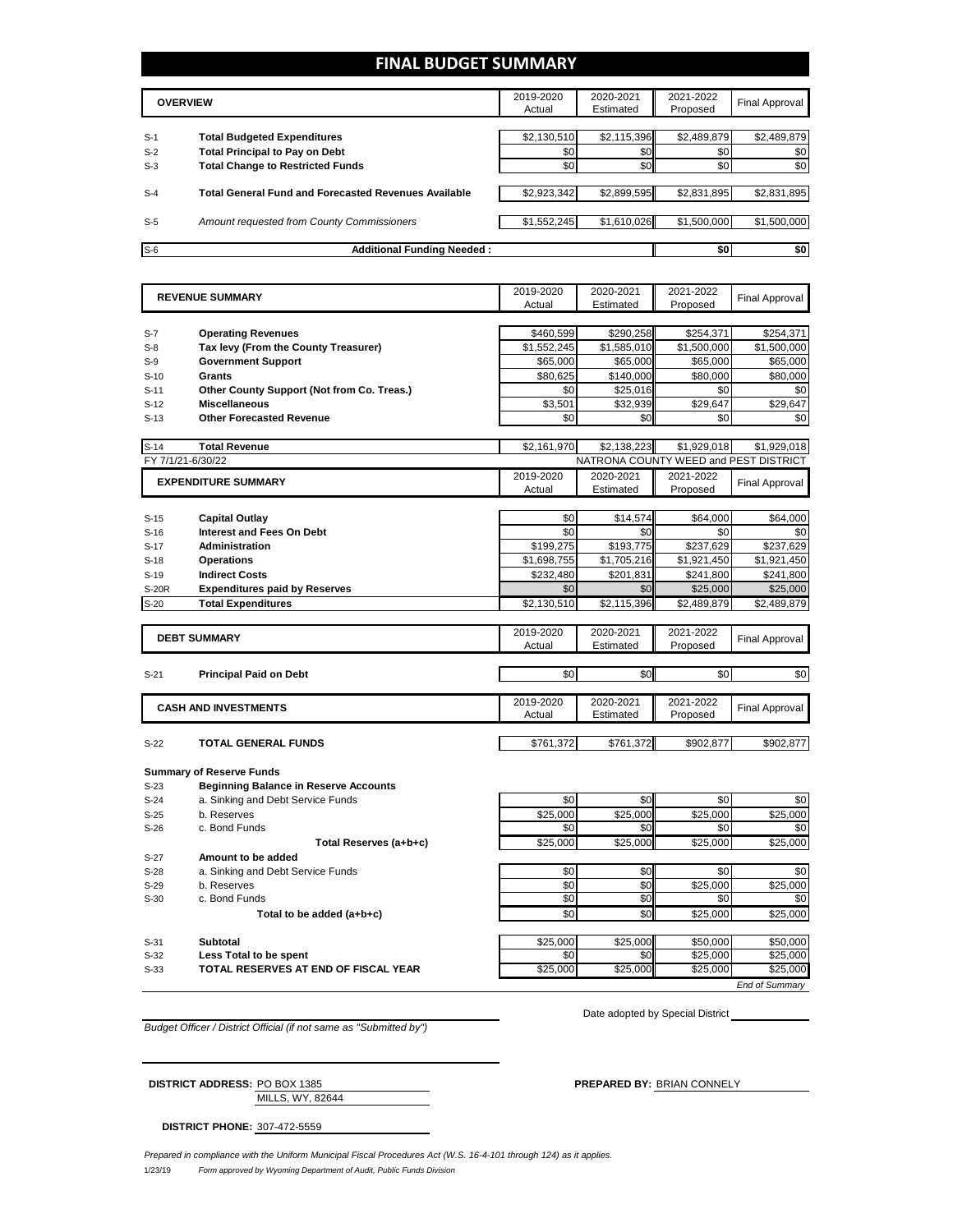NATRONA COUNTY WEED and PEST DISTRICT

**FYE** 6/30/2022

|                    | <b>NAME OF DISTRICT/BOARD</b>                  |                                 |                     |                        |                       |                       |
|--------------------|------------------------------------------------|---------------------------------|---------------------|------------------------|-----------------------|-----------------------|
|                    | <b>PROPERTY TAXES AND ASSESSMENTS</b>          |                                 |                     |                        |                       |                       |
|                    |                                                |                                 |                     |                        |                       |                       |
|                    |                                                | <b>DOA Chart</b><br>of Accounts | 2019-2020<br>Actual | 2020-2021<br>Estimated | 2021-2022<br>Proposed | <b>Final Approval</b> |
| $R-1$              | <b>Property Taxes and Assessments Received</b> |                                 |                     |                        |                       |                       |
| $R-1.1$            | Tax Levy (From the County Treasurer)           | 4001                            | \$1,552,245         | \$1,585,010            | \$1,500,000           | \$1,500,000           |
| R-1.2              | Other County Support (see note on the right)   | 4005                            |                     | \$25,016               |                       |                       |
|                    | <b>FORECASTED REVENUE</b>                      |                                 |                     |                        |                       |                       |
|                    |                                                |                                 |                     |                        |                       |                       |
|                    |                                                | <b>DOA Chart</b><br>of Accounts | 2019-2020<br>Actual | 2020-2021<br>Estimated | 2021-2022<br>Proposed | <b>Final Approval</b> |
| $R-2$              | <b>Revenues from Other Governments</b>         |                                 |                     |                        |                       |                       |
| $R - 2.1$          | State Aid                                      | 4211                            |                     |                        |                       |                       |
|                    | R-2.2 Additional County Aid (non-treasurer)    | 4237                            |                     |                        |                       |                       |
|                    | R-2.3 City (or Town) Aid                       | 4237                            | \$65,000            | \$65,000               | \$65,000              | \$65,000              |
| $R - 2.4$          | Other (Specify)                                | 4237                            |                     |                        |                       |                       |
| $R-2.5$            | <b>Total Government Support</b>                |                                 | \$65,000            | \$65,000               | \$65,000              | \$65,000              |
| $R-3$              | <b>Operating Revenues</b>                      |                                 |                     |                        |                       |                       |
| $R - 3.1$          | <b>Customer Charges</b>                        | 4300                            | \$112,841           | \$29,091               | \$83,341              | \$83,341              |
| $R - 3.2$          | Sales of Goods or Services                     | 4300                            | \$347,758           | \$261,167              | \$171,030             | \$171,030             |
|                    | R-3.3 Other Assessments                        | 4503                            |                     |                        |                       |                       |
| $R - 3.4$          | <b>Total Operating Revenues</b><br>Grants      |                                 | \$460.599           | \$290.258              | \$254,371             | \$254.371             |
| $R-4$<br>$R - 4.1$ | <b>Direct Federal Grants</b>                   | 4201                            |                     |                        |                       |                       |
| $R - 4.2$          | <b>Federal Grants thru State Agencies</b>      | 4201                            |                     |                        |                       |                       |
| R-4.3              | <b>Grants from State Agencies</b>              | 4211                            | \$80,625            | \$140,000              | \$80,000              | \$80,000              |
| $R - 4.4$          | <b>Total Grants</b>                            |                                 | \$80,625            | \$140,000              | \$80,000              | \$80,000              |
| $R-5$              | <b>Miscellaneous Revenue</b>                   |                                 |                     |                        |                       |                       |
| $R - 5.1$          | Interest                                       | 4501                            | \$3,501             | \$3,145                | \$1,647               | \$1,647               |
| R-5.2              | Other: Specify<br>Tech. fee City               | 4500                            |                     | \$29,794               | \$28,000              | \$28,000              |
| $R - 5.3$          | Other: Additional                              |                                 |                     |                        |                       |                       |
| $R-5.4$            | <b>Total Miscellaneous</b>                     |                                 | \$3,501             | \$32,939               | \$29,647              | \$29,647              |
| $R - 5.5$          | <b>Total Forecasted Revenue</b>                |                                 | \$609,725           | \$528,197              | \$429,018             | \$429,018             |
| $R-6$              | <b>Other Forecasted Revenue</b>                |                                 |                     |                        |                       |                       |
| $R-6.1$            | a. Other past due as estimated by Co. Treas.   | 4004                            |                     |                        |                       |                       |
| $R-6.2$            | b. Other forecasted revenue (specify):         |                                 |                     |                        |                       |                       |
| $R-6.3$            |                                                | 4500                            |                     |                        |                       |                       |
| $R - 6.4$          |                                                | 4500                            |                     |                        |                       |                       |
| $R-6.5$            |                                                |                                 |                     |                        |                       |                       |
| $R-6.6$            | Total Other Forecasted Revenue (a+b)           |                                 | \$0                 | \$0                    | \$0                   | \$0                   |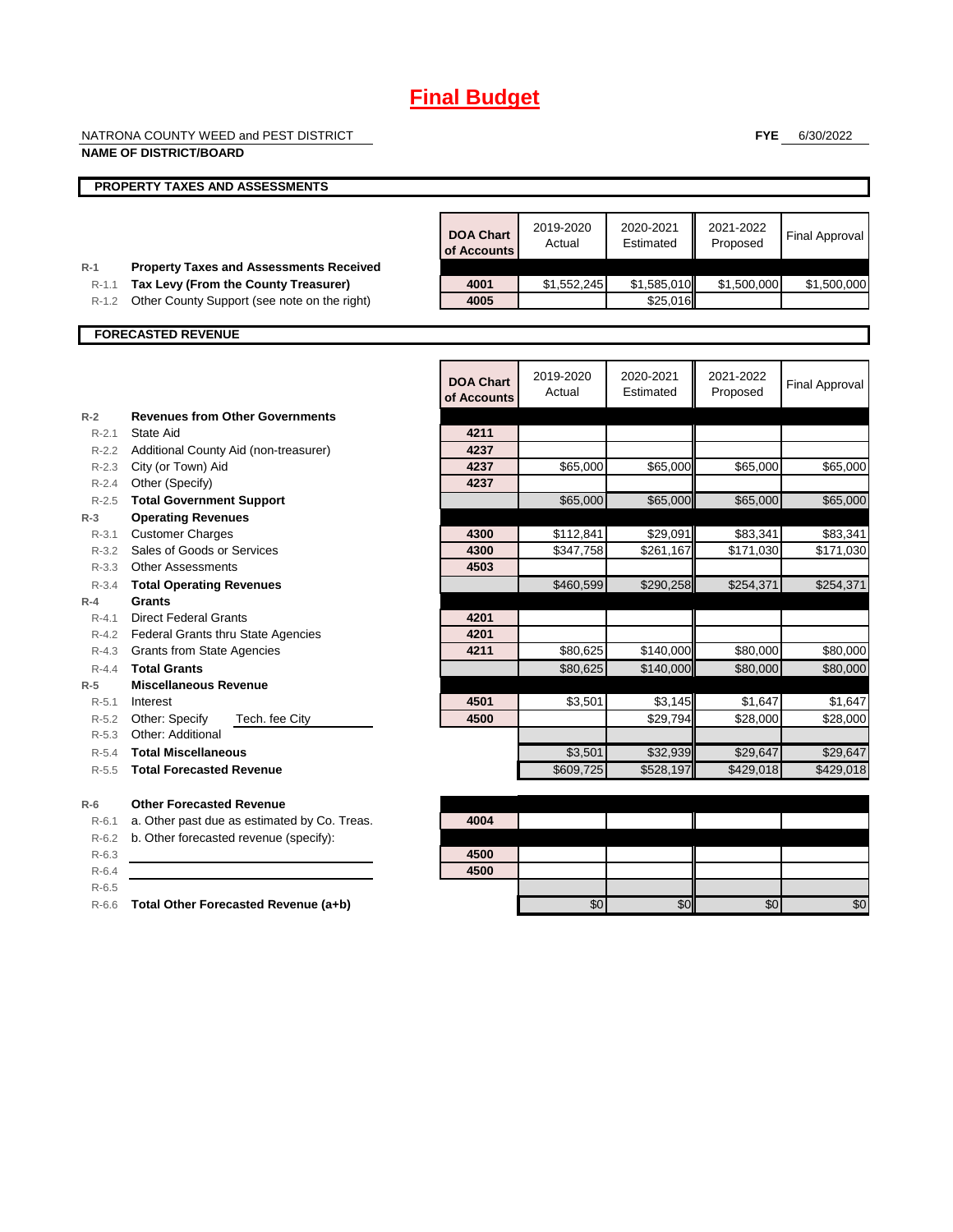## **CAPITAL OUTLAY BUDGET**

| F-1     | <b>Capital Outlay</b>       |
|---------|-----------------------------|
| $F-11$  | <b>Real Property</b>        |
| $F-12$  | Vehicles                    |
| $F-1.3$ | <b>Office Equipment</b>     |
| $F-14$  | Other (Specify)             |
| $F-1.5$ |                             |
| $F-16$  |                             |
| $F-17$  |                             |
| $F-1.8$ | <b>TOTAL CAPITAL OUTLAY</b> |
|         |                             |

| 2019-2020<br>2020-2021<br>2021-2022<br><b>DOA Chart</b><br>Estimated<br>Actual<br>Proposed<br>of Accounts<br><b>Capital Outlay</b><br>\$5,000<br>6201<br><b>Real Property</b><br>$E - 1.1$<br>Vehicles<br>\$2,761<br>\$35,000<br>$E - 1.2$<br>6210<br>\$113<br>6211<br>\$4,000<br>Office Equipment<br>$E-1.3$<br>Other (Specify)<br>$E - 1.4$<br>\$7,948<br>\$18,000<br>6200<br>$E-1.5$<br>\$3,752<br>\$2,000<br>6200<br>$E - 1.6$<br>$E - 1.7$<br>\$64,000<br><b>TOTAL CAPITAL OUTLAY</b><br>\$14,574<br>$E-1.8$ |  |     |  |                |
|-------------------------------------------------------------------------------------------------------------------------------------------------------------------------------------------------------------------------------------------------------------------------------------------------------------------------------------------------------------------------------------------------------------------------------------------------------------------------------------------------------------------|--|-----|--|----------------|
|                                                                                                                                                                                                                                                                                                                                                                                                                                                                                                                   |  |     |  | Final Approval |
|                                                                                                                                                                                                                                                                                                                                                                                                                                                                                                                   |  |     |  |                |
|                                                                                                                                                                                                                                                                                                                                                                                                                                                                                                                   |  |     |  | \$5,000        |
|                                                                                                                                                                                                                                                                                                                                                                                                                                                                                                                   |  |     |  | \$35,000       |
|                                                                                                                                                                                                                                                                                                                                                                                                                                                                                                                   |  |     |  | \$4,000        |
|                                                                                                                                                                                                                                                                                                                                                                                                                                                                                                                   |  |     |  |                |
|                                                                                                                                                                                                                                                                                                                                                                                                                                                                                                                   |  |     |  | \$18,000       |
|                                                                                                                                                                                                                                                                                                                                                                                                                                                                                                                   |  |     |  | \$2,000        |
|                                                                                                                                                                                                                                                                                                                                                                                                                                                                                                                   |  |     |  |                |
|                                                                                                                                                                                                                                                                                                                                                                                                                                                                                                                   |  | \$0 |  | \$64,000       |

#### **ADMINISTRATION BUDGET**

|           |                                      | <b>DOA Chart</b><br>of Accounts | 2019-2020<br>Actual | 2020-2021<br>Estimated | 2021-2022<br>Proposed | <b>Final Approval</b> |
|-----------|--------------------------------------|---------------------------------|---------------------|------------------------|-----------------------|-----------------------|
| $E-2$     | <b>Personnel Services</b>            |                                 |                     |                        |                       |                       |
| $E - 2.1$ | Administrator                        | 7002                            | \$70,524            | \$69,773               | \$69,112              | \$69,112              |
| $E - 2.2$ | Secretary                            | 7003                            | \$47,027            | \$47,027               | \$48,227              | \$48,227              |
| $E - 2.3$ | Clerical                             | 7004                            |                     |                        | \$1,500               | \$1,500               |
| $E - 2.4$ | Other (Specify)                      |                                 |                     |                        |                       |                       |
| $E - 2.5$ | Compensated adsences                 | 7005                            |                     |                        | \$8,500               | \$8,500               |
| $E - 2.6$ | Pension expense                      | 7005                            | \$31,698            | \$31,698               | \$32,000              | \$32,000              |
| $E - 2.7$ |                                      |                                 |                     |                        |                       |                       |
| $E-3$     | <b>Board Expenses</b>                |                                 |                     |                        |                       |                       |
| $E - 3.1$ | Travel                               | 7011                            | \$3,206             | \$1,296                | \$3,000               | \$3,000               |
| $E - 3.2$ | Mileage                              | 7012                            | \$1,509             | \$1,231                | \$2,500               | \$2,500               |
| $E - 3.3$ | Other (Specify)                      |                                 |                     |                        |                       |                       |
| $E - 3.4$ | Weed Tour                            | 7013                            | \$66                | \$398                  | \$500                 | \$500                 |
| $E - 3.5$ | Misc Board expense                   | 7013                            | \$1,194             | \$247                  | $\overline{$}1,200$   | \$1,200               |
| $E - 3.6$ |                                      |                                 |                     |                        |                       |                       |
| $E-4$     | <b>Contractual Services</b>          |                                 |                     |                        |                       |                       |
| $E - 4.1$ | Legal                                | 7021                            |                     |                        |                       |                       |
| $E - 4.2$ | Accounting/Auditing                  | 7022                            | \$15,960            | \$15,750               | \$17,000              | \$17,000              |
| $E - 4.3$ | Other (Specify)                      |                                 |                     |                        |                       |                       |
| $E-4.4$   | <b>IT Support</b>                    | 7023                            | \$5,773             | \$1,130                | \$4,000               | \$4,000               |
| $E - 4.5$ | <b>Council Dues</b>                  | 7023                            | \$2,500             | \$2,500                | $\overline{$}2,500$   | \$2,500               |
| $E-4.6$   | see additional details               |                                 | \$200               | \$50                   | \$1,200               | \$1,200               |
| $E-5$     | <b>Other Administrative Expenses</b> |                                 |                     |                        |                       |                       |
| $E - 5.1$ | <b>Office Supplies</b>               | 7031                            | \$6,873             | \$4,886                | \$6,000               | \$6,000               |
| $E - 5.2$ | Office equipment, rent & repair      | 7032                            | \$681               | \$1,000                | \$4,000               | \$4,000               |
| $E - 5.3$ | Education                            | 7033                            | \$3,571             | \$10,682               | \$28,000              | \$28,000              |
| $E - 5.4$ | Registrations                        | 7034                            | \$3,168             | \$649                  | \$2,000               | \$2,000               |
| $E-5.5$   | Other (Specify)                      |                                 |                     |                        |                       |                       |
| $E-5.6$   | <b>Bonuses</b>                       | 7035                            | \$3,898             | \$3,790                | \$3,790               | \$3,790               |
| $E - 5.7$ | Petty Cash                           | 7035                            | \$295               | \$559                  | \$600                 | \$600                 |
| $E - 5.8$ | see additional details               |                                 | \$1,132             | \$1,109                | \$2,000               | \$2,000               |
| $E-6$     | <b>TOTAL ADMINISTRATION</b>          |                                 | \$199,275           | \$193,775              | \$237.629             | \$237,629             |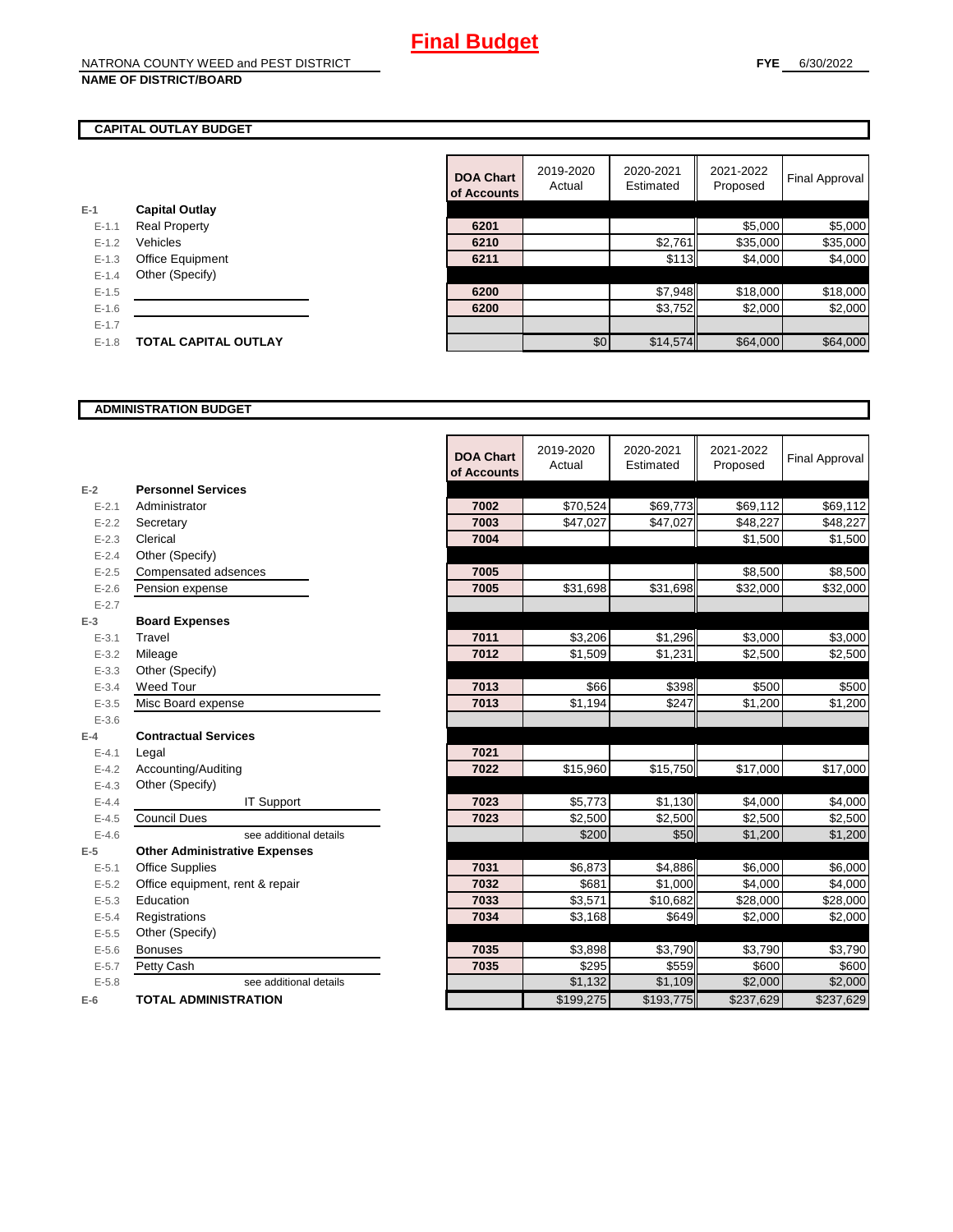## **OPERATIONS BUDGET**

| $E-7$      | <b>Personnel Services</b>              | <b>DOA Chart</b><br>of Accounts | 2019-2020<br>Actual  | 2020-2021<br>Estimated | 2021-2022<br>Proposed | <b>Final Approval</b> |
|------------|----------------------------------------|---------------------------------|----------------------|------------------------|-----------------------|-----------------------|
| $E - 7.1$  | <b>Wages--Operations</b>               | 7202                            | \$408,236            | \$401,204              | \$485,405             | \$485,405             |
| $E - 7.2$  | <b>Service Contracts</b>               | 7203                            |                      |                        |                       |                       |
| $E - 7.3$  | Other (Specify)                        |                                 |                      |                        |                       |                       |
| $E - 7.4$  | Per Diem                               | 7204                            | \$1,080              | \$4,080                | \$7,500               | \$7,500               |
| $E - 7.5$  | Overtime                               | 7204                            |                      | \$6,797                | \$7,000               | \$7,000               |
| $E - 7.6$  | see additional details                 |                                 |                      |                        | \$1,000               | \$1,000               |
| $E-8$      | <b>Travel</b>                          |                                 |                      |                        |                       |                       |
| $E - 8.1$  | Mileage                                | 7211                            |                      |                        |                       |                       |
| $E - 8.2$  | Other (Specify)                        |                                 |                      |                        |                       |                       |
| $E - 8.3$  | Gas & Oil                              | 7212                            | \$16,021             | \$16,295               | \$26,000              | \$26,000              |
| $E - 8.4$  |                                        | 7212                            |                      |                        |                       |                       |
| $E - 8.5$  |                                        |                                 |                      |                        |                       |                       |
| $E-9$      | <b>Operating supplies (List)</b>       |                                 |                      |                        |                       |                       |
| $E - 9.1$  | <b>General Repairs/Supplies</b>        | 7220                            | $\overline{$}14,973$ | \$16,279               | \$21,000              | \$21,000              |
| $E - 9.2$  | Pickup Repairs                         | 7220                            | \$1,622              | \$4,460                | \$20,000              | \$20,000              |
| $E - 9.3$  | Sprayer Equip. & Repairs               | 7220                            | \$1,563              | \$2,432                | \$5,000               | \$5,000               |
| $E - 9.4$  | <b>ATV/UTV Repairs</b>                 | 7220                            | \$2,565              | \$1,639                | \$8,000               | \$8,000               |
| $E-9.5$    | see additional details                 |                                 | \$414,505            | \$282,649              | \$343,100             | \$343,100             |
| $E-10$     | <b>Program Services (List)</b>         |                                 |                      |                        |                       |                       |
| $E - 10.1$ | Mosquito-Vector Control                | 7230                            | \$24,429             | \$3.223                | \$40,000              | \$40,000              |
| $E-10.2$   | City of Casper                         | 7230                            | \$620,658            | \$658,318              | \$670,000             | \$670,000             |
| $E-10.3$   | Special Management Zones               | 7230                            | \$130,337            | \$279,495              | \$228,500             | \$228,500             |
| $E - 10.4$ | Biocontrol                             | 7230                            | \$0                  | \$1,000                | \$30,000              | \$30,000              |
| $E-10.5$   |                                        |                                 |                      |                        |                       |                       |
| $E-11$     | <b>Contractual Arrangements (List)</b> |                                 |                      |                        |                       |                       |
| $E - 11.1$ | <b>Utilities</b>                       | 7400                            | \$7,916              | \$8.300                | \$9,161               | \$9,161               |
| $E - 11.2$ | Telephones                             | 7400                            | \$6,267              | \$5,418                | \$6,084               | \$6,084               |
| $E - 11.3$ | Postage & Frieght                      | 7400                            | \$444                | \$315                  | \$3,000               | \$3,000               |
| $E-11.4$   | Rental Equip.                          | 7400                            | \$0                  | \$0                    | \$500                 | \$500                 |
| $E-11.5$   | see additional details                 |                                 | \$48,139             | \$13,312               | \$10,000              | \$10,000              |
| $E-12$     | <b>Other operations (Specify)</b>      |                                 |                      |                        |                       |                       |
| $E-12.1$   |                                        | 7450                            |                      |                        |                       |                       |
| $E-12.2$   |                                        | 7450                            |                      |                        |                       |                       |
| $E-12.3$   |                                        | 7450                            |                      |                        |                       |                       |
| $E-12.4$   |                                        | 7450                            |                      |                        |                       |                       |
| $E-12.5$   | see additional details                 |                                 |                      |                        | \$200                 | \$200                 |
| $E-13$     | <b>TOTAL OPERATIONS</b>                |                                 | \$1,698,755          | \$1,705,216            | \$1,921,450           | \$1,921,450           |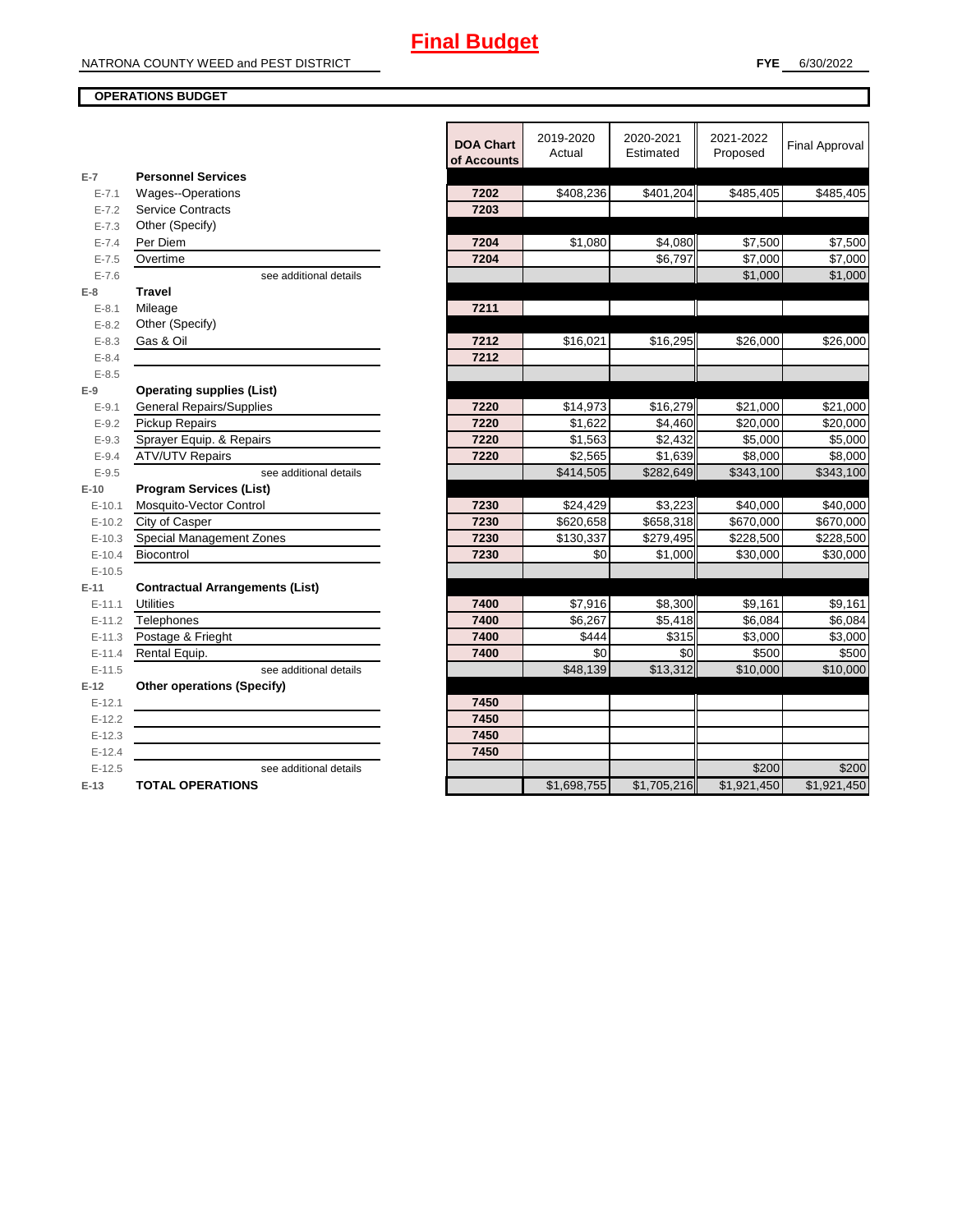#### **INDIRECT COSTS BUDGET**

|          |                              | <b>DOA Chart</b><br>of Accounts | 2019-2020<br>Actual | 2020-2021<br>Estimated | 2021-2022<br>Proposed | <b>Final Approval</b> |
|----------|------------------------------|---------------------------------|---------------------|------------------------|-----------------------|-----------------------|
| $E-14$   | <b>Insurance</b>             |                                 |                     |                        |                       |                       |
| $E-14.1$ | Liability                    | 7502                            | \$5,658             | \$4,516                | \$6,000               | \$6,000               |
| $E-14.2$ | Buildings and vehicles       | 7503                            | \$9,277             | \$8,973                | \$10,000              | \$10,000              |
| $E-14.3$ | Equipment                    | 7504                            |                     |                        |                       |                       |
| $E-14.4$ | Other (Specify)              |                                 |                     |                        |                       |                       |
| $E-14.5$ | <b>Surety Bonds</b>          | 7505                            | \$300               | \$200                  | \$300                 | \$300                 |
| $E-14.6$ |                              | 7505                            |                     |                        |                       |                       |
| $E-14.7$ |                              |                                 |                     |                        |                       |                       |
| $E-15$   | Indirect payroll costs:      |                                 |                     |                        |                       |                       |
| $E-15.1$ | FICA (Social Security) taxes | 7511                            | \$40,804            | \$38,184               | \$48,000              | \$48,000              |
| $E-15.2$ | <b>Workers Compensation</b>  | 7512                            | \$22,088            | \$13,176               | \$20,000              | \$20,000              |
| $E-15.3$ | <b>Unemployment Taxes</b>    | 7513                            | \$1,534             | \$3,732                | \$3,500               | \$3,500               |
| $E-15.4$ | Retirement                   | 7514                            | \$81,163            | \$70,808               | \$84,000              | \$84,000              |
| $E-15.5$ | <b>Health Insurance</b>      | 7515                            | \$71,656            | \$62,242               | \$70,000              | \$70,000              |
| $E-15.6$ | Other (Specify)              |                                 |                     |                        |                       |                       |
| $E-15.7$ |                              | 7516                            |                     |                        |                       |                       |
| $E-15.8$ |                              | 7516                            |                     |                        |                       |                       |
| $E-15.9$ |                              |                                 |                     |                        |                       |                       |
| $E-17$   | <b>TOTAL INDIRECT COSTS</b>  |                                 | \$232,480           | \$201,831              | \$241,800             | \$241,800             |

## **DEBT SERVICE BUDGET**

| <b>DOA Chart</b><br>of Accounts | 2019-2020<br>Actual | 2020-2021<br>Estimated | 2021-2022<br>Proposed | <b>Final Approval</b> |
|---------------------------------|---------------------|------------------------|-----------------------|-----------------------|
|                                 |                     |                        |                       |                       |
| 6401                            |                     |                        |                       |                       |
| 6410                            |                     |                        |                       |                       |
| 6420                            |                     |                        |                       |                       |
|                                 | \$0                 |                        | \$0                   | \$0                   |

D-1.1 Principal

D-1.2 **Interest** 

D-1.3 **Fees** 

**D-2 TOTAL DEBT SERVICE**